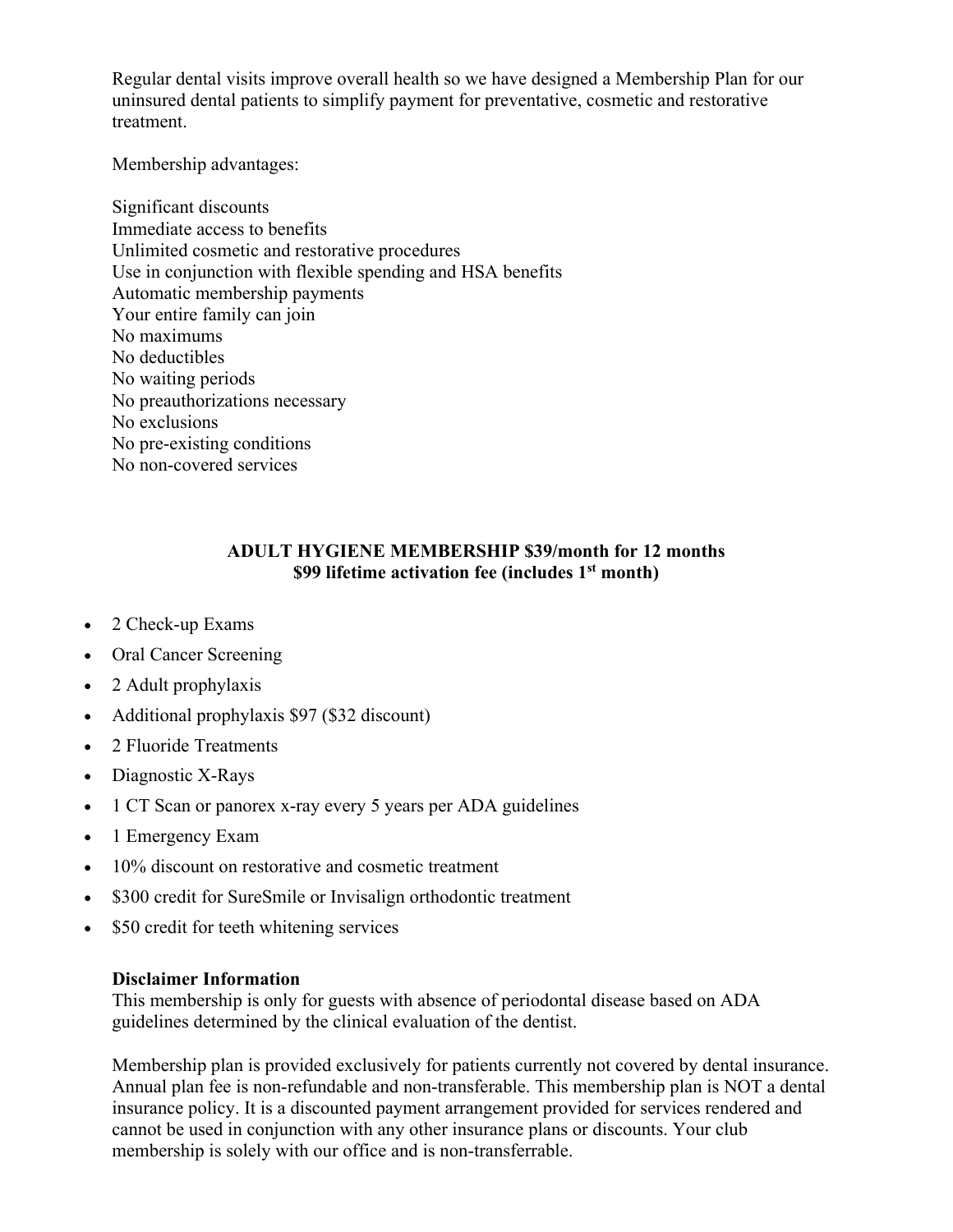The payment for restorative and cosmetic treatment is due at the time services are rendered. It is solely the patient's responsibility to schedule and keep their appointments. If you miss an appointment it will be your responsibility to reschedule. There will be an additional \$50 charge for any no-shows and less than 24-hour cancellations. Refunds will not be provided for dues paid under any circumstances, including failure to schedule and maintain appointments. Membership dues must be current in order to receive services.

Not every patient will qualify for SureSmile or Invisalign treatment. The \$300 credit for orthodontic treatment would not apply in this case. Eligibility will be determined by the dentist's clinical evaluation based on ADA guidelines.

# **PERIODONTAL MAINTENANCE MEMBERSHIP \$69/month for 12 months \$99 lifetime activation fee (includes 1st month)**

- 2 Check-up Exams
- Oral Cancer Screening
- 3 Adult periodontal maintenance
- Additional periodontal maintenance \$125 (\$34 discount)
- 3 Fluoride Treatments
- Diagnostic X-Rays
- 1 CT Scan or panorex x-ray every 5 years per ADA guidelines
- 1 Emergency Exam
- 10% discount on restorative and cosmetic treatment
- \$300 credit for SureSmile or Invisalign orthodontic treatment
- \$50 credit for teeth whitening services

#### **Disclaimer Information**

Membership plan is provided exclusively for patients currently not covered by dental insurance. Annual plan fee is non-refundable and non-transferable. This membership plan is NOT a dental insurance policy. It is a discounted payment arrangement provided for services rendered and cannot be used in conjunction with any other insurance plans or discounts. Your club membership is solely with our office and is non-transferrable.

The payment for restorative and cosmetic treatment is due at the time services are rendered. It is solely the patient's responsibility to schedule and keep their appointments. If you miss an appointment it will be your responsibility to reschedule. There will be an additional \$50 charge for any no-shows and less than 24-hour cancellations. Refunds will not be provided for dues paid under any circumstances, including failure to schedule and maintain appointments. Membership dues must be current in order to receive services.

Not every patient will qualify for SureSmile or Invisalign treatment. The \$300 credit for orthodontic treatment would not apply in this case. Eligibility will be determined by the dentist's clinical evaluation based on ADA guidelines.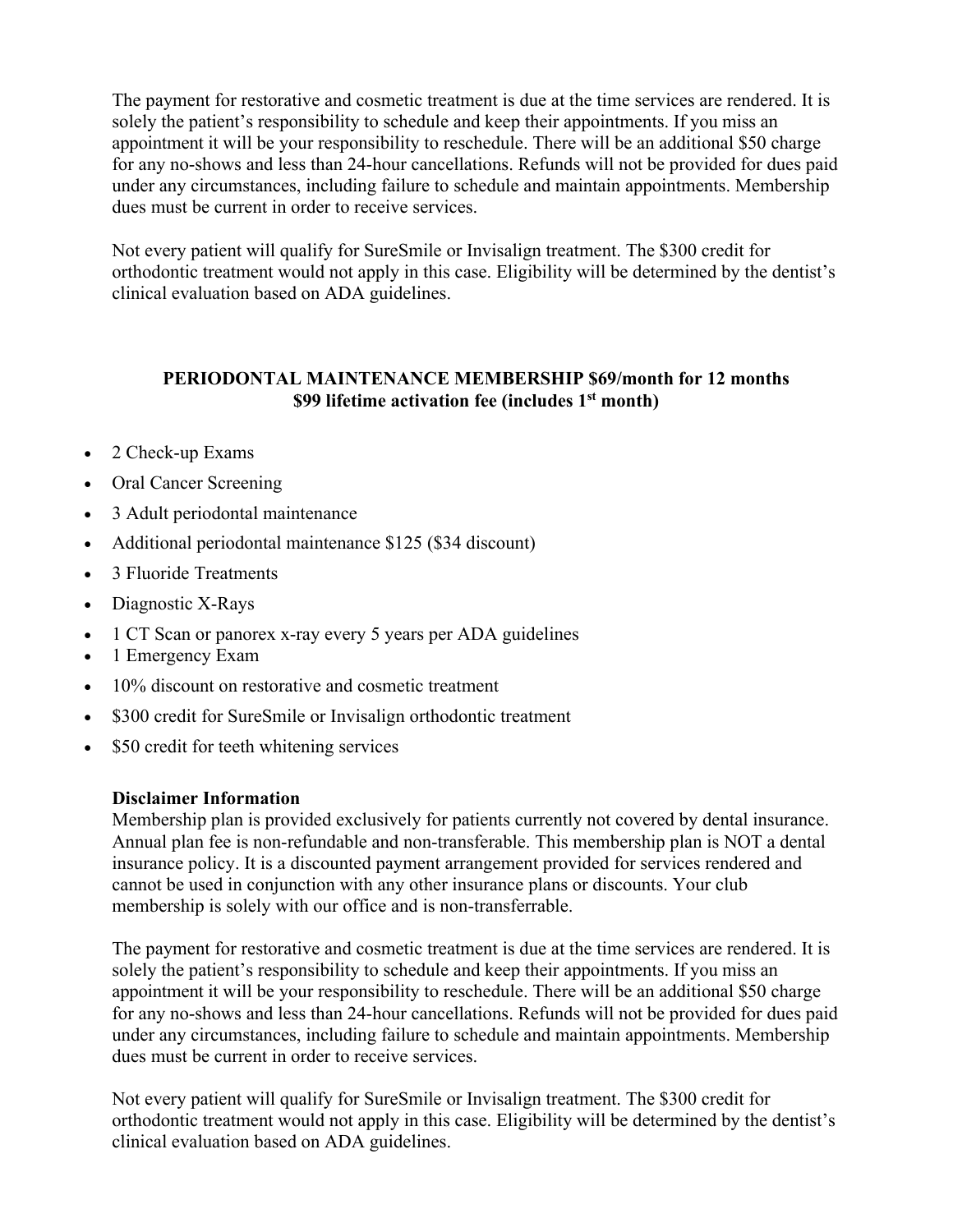## **PEDIATRIC (UNDER 14) MEMBERSHIP \$30/month for 12 months \$99 lifetime activation fee (includes 1st month)**

- 2 Check-up Exams
- 2 Child prophylaxis
- 2 Fluoride Treatments
- Diagnostic X-Rays
- 1 Emergency Exam
- 10% discount on restorative and cosmetic treatment
- \$300 credit for SureSmile or Invisalign orthodontic treatment

#### **Disclaimer Information**

Membership plan is provided exclusively for patients currently not covered by dental insurance. Annual plan fee is non-refundable and non-transferable. This membership plan is NOT a dental insurance policy. It is a discounted payment arrangement provided for services rendered and cannot be used in conjunction with any other insurance plans or discounts. Your club membership is solely with our office and is non-transferrable.

The payment for restorative and cosmetic treatment is due at the time services are rendered. It is solely the patient's responsibility to schedule and keep their appointments. If you miss an appointment it will be your responsibility to reschedule. There will be an additional \$50 charge for any no-shows and less than 24-hour cancellations. Refunds will not be provided for dues paid under any circumstances, including failure to schedule and maintain appointments. Membership dues must be current in order to receive services.

Not every patient will qualify for SureSmile or Invisalign treatment. The \$300 credit for orthodontic treatment would not apply in this case. Eligibility will be determined by the dentist's clinical evaluation based on ADA guidelines.

Once you have signed up**,** your membership is effective immediately. Current patients please contact Dr. McCalley and Dr. Vergel's office to be enrolled. If you are a new patient, we will make a recommendation after your initial exam. You will be eligible for instant savings for restorative and cosmetic procedure after payment of the activation fee. We accept Visa, MasterCard, Discover and American Express credit and debit cards. Please provide an email address for receipts.